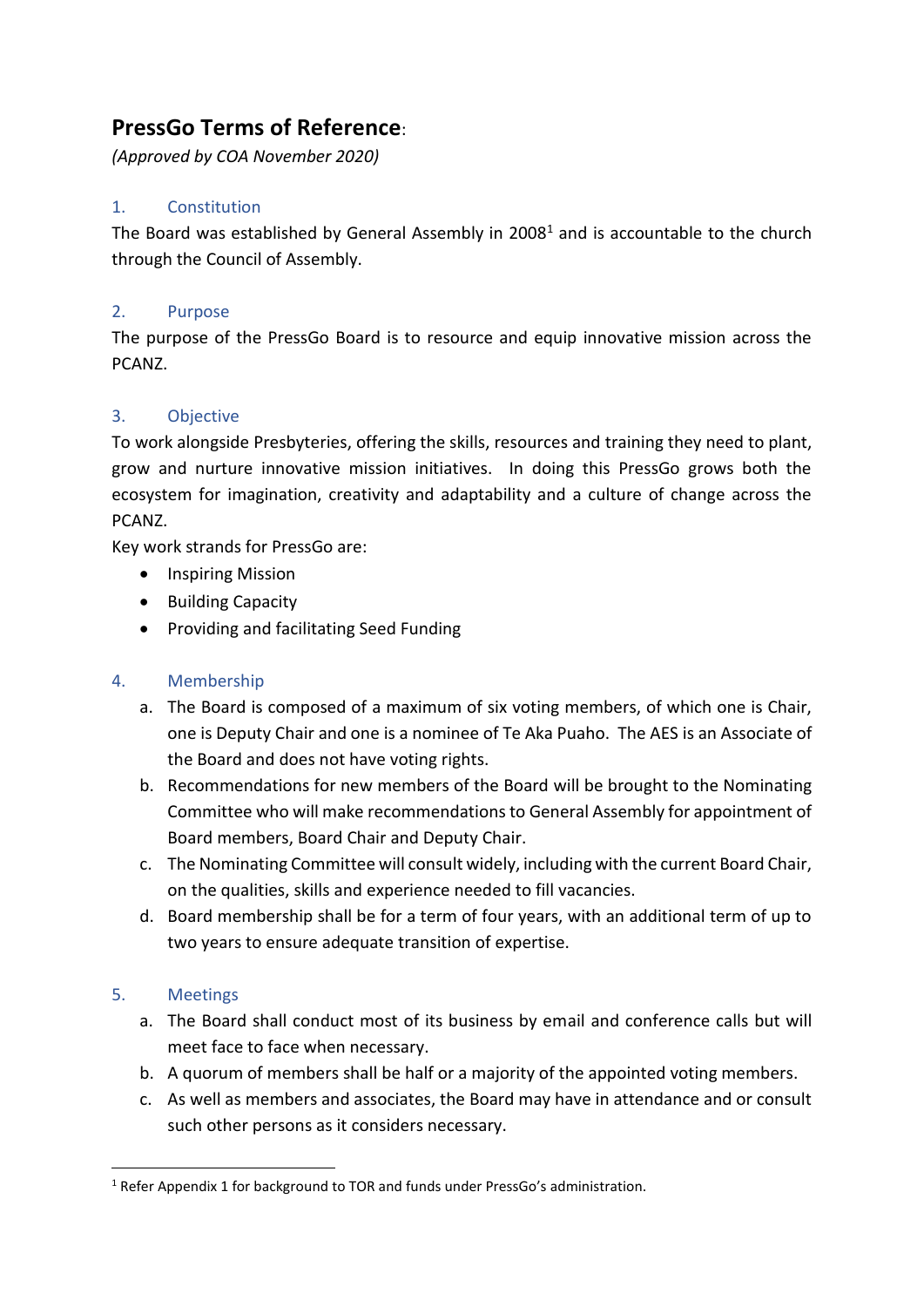d. Reasonable notice of meetings and the business to be conducted shall be given to the members and associate members of the Board. The minutes of each meeting will be sent to the Convener of Council of Assembly.

## 6. Responsibility to distribute funds for mission purposes

PressGo is charged with distributing PCANZ Mission funding. This includes:

- i. Funds held in the name of the PressGo Board
- ii. Funds held in the name of the Presbyterian Foundation
- iii. Mission Enterprise funds in line with decisions of GA14
- iv. Voluntary contributions from presbyteries, parishes and individuals
- v. Legacies gifted to the PCANZ and designated for Mission purposes
- vi. Any other funds entrusted to the PCANZ for mission purposes and made available for distribution

PressGo operations will be funded by funds designated for that purpose.

## 7. Assembly staff

Assembly staff will contribute to the effective functioning of the PressGo Board. PressGo staff are members of the Mission Resourcing Team and report formally to the Director of Mission Resourcing.

## 8. Responsibilities of the Board

The Board shall:

- a. Take a lead in moving the culture of the PCANZ towards "a missional imaginative future".
- b. Monitor the ecosystem looking at how PCANZ can create, contribute to and nurture a healthy ecosystem for new growth to emerge and flourish.
- c. Monitor International trends and learnings around "future church".
- d. Lead theological reflection on mission and future church, providing healthy disruption.
- e. Create a culture of sharing resources, experience, knowledge and technical support.
- f. Oversee funding applications for funds administered by PressGo.
- g. Provide financial support to applicants within its delegated authority of \$500,000 per project.
- h. In collaboration with Presbyteries, report to COA on mission opportunities and changes to the wider NZ culture.
- i. Help establish and support Presbytery mission and innovation teams or personnel through funding and collaboration on projects, training etc.
- j. Equip Presbyteries to be missional and innovative, including equipping leaders in adaptive change management.
- k. Resource innovation in Presbyteries and congregations.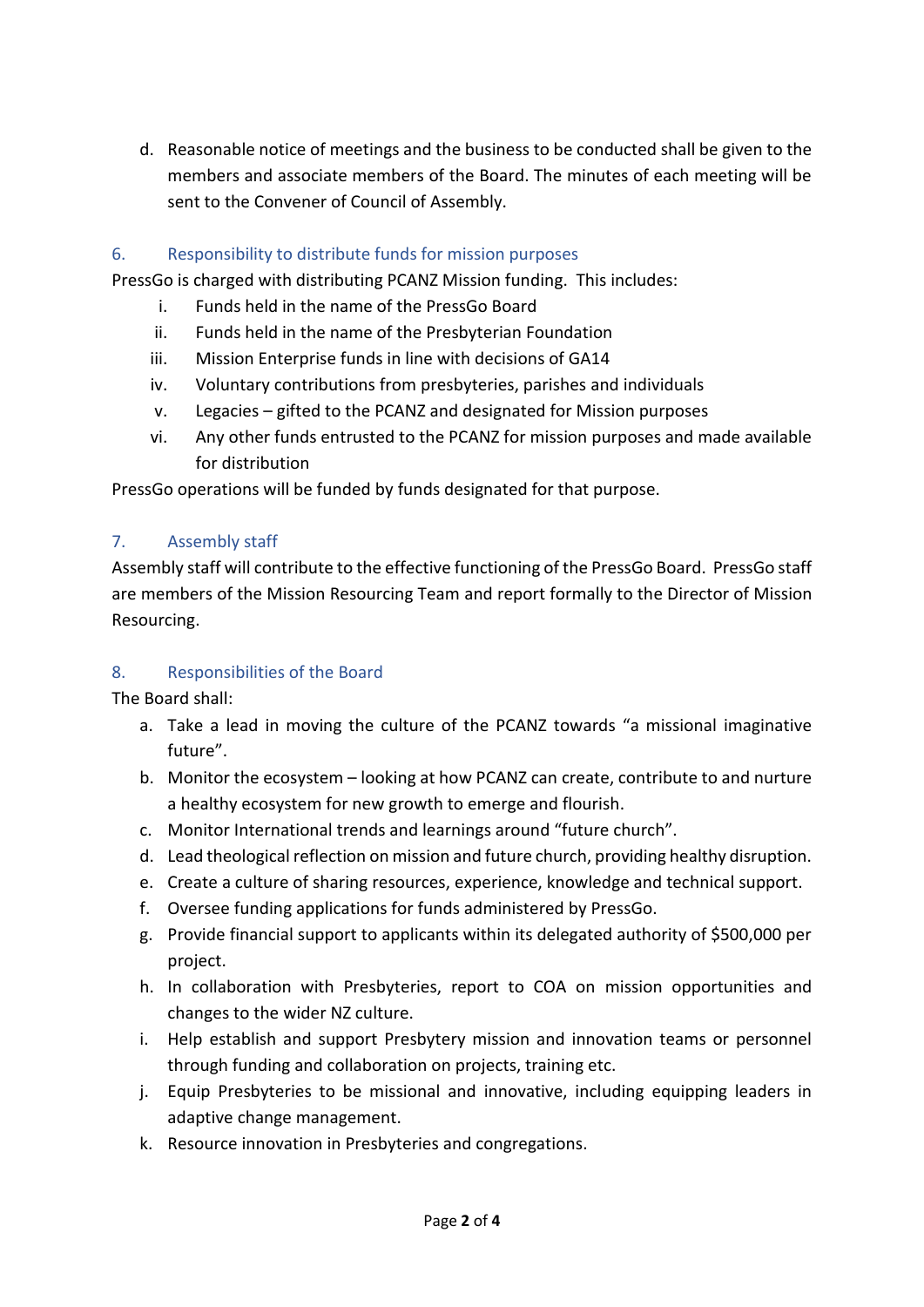l. Provide ongoing support to Presbyteries around New Mission Seedlings, prototypes, pilots and scouting future trends. Develop adaptive capacity in these areas.

In undertaking the leadership tasks outlined above, it is acknowledged that PressGo is not the only group within PCANZ who is charged with these responsibilities and collaboration, cooperation and partnership are key to working well with others to achieve PressGo's purpose and objective. While the Board is described as "leading", it will also take the form of enabling, equipping, resourcing.

## 9. Key Relationships

## *Te Aka Puaho*

Te Aka Puaho is a court of the Church. The PressGo Board will be mindful of the commitment made by the Church to upholding the Treaty of Waitangi and the special relation with the tangata whenua represented by Te Aka Puaho. This is reflected through the appointment of a Te Aka Puaho nominee to the PressGo Board. The PressGo Board furthermore will welcome opportunities to engage with Te Aka Puaho in the development and support of initiatives relating to the purposes of the Board.

## *Presbyteries*

PressGo will work with Presbyteries (Northern, Kaimai, Central, Alpine, Southern and Pacific Presbytery) as described in Chapter 8 and 13 of the Book of Order.

# *Church Property Trustees*

The Press Go Board may consult with the CPT on policy matters where this might be helpful in coordinating their approach.

## *Uniting Congregations*

The PressGo Board will consider applications from Uniting Congregations on the same basis as it considers applications from Presbyterian congregations. Where money is being sought for capital expenditure by a Uniting Congregation, the contributions will be made in accordance Procedures for Cooperative Ventures (2018) regulation 3.5. Any such commitment would be made after consultation with the partner Church(es)

## *Otago Foundation Trust Board*

The PressGo Board may consult with the OFTB on policy matters where this might be helpful in coordinating their approach.

## *Strategic Partners*

Council of Assembly's Leadership Subcommittee, Knox Centre for Ministry and Leadership, Presbyteries (as above), Assembly Executive Secretary and national service team partners are crucial in delivering strategy and in formulation of resulting policy. Other strategic partners may be sought and cultivated as necessary, required or as beneficial.